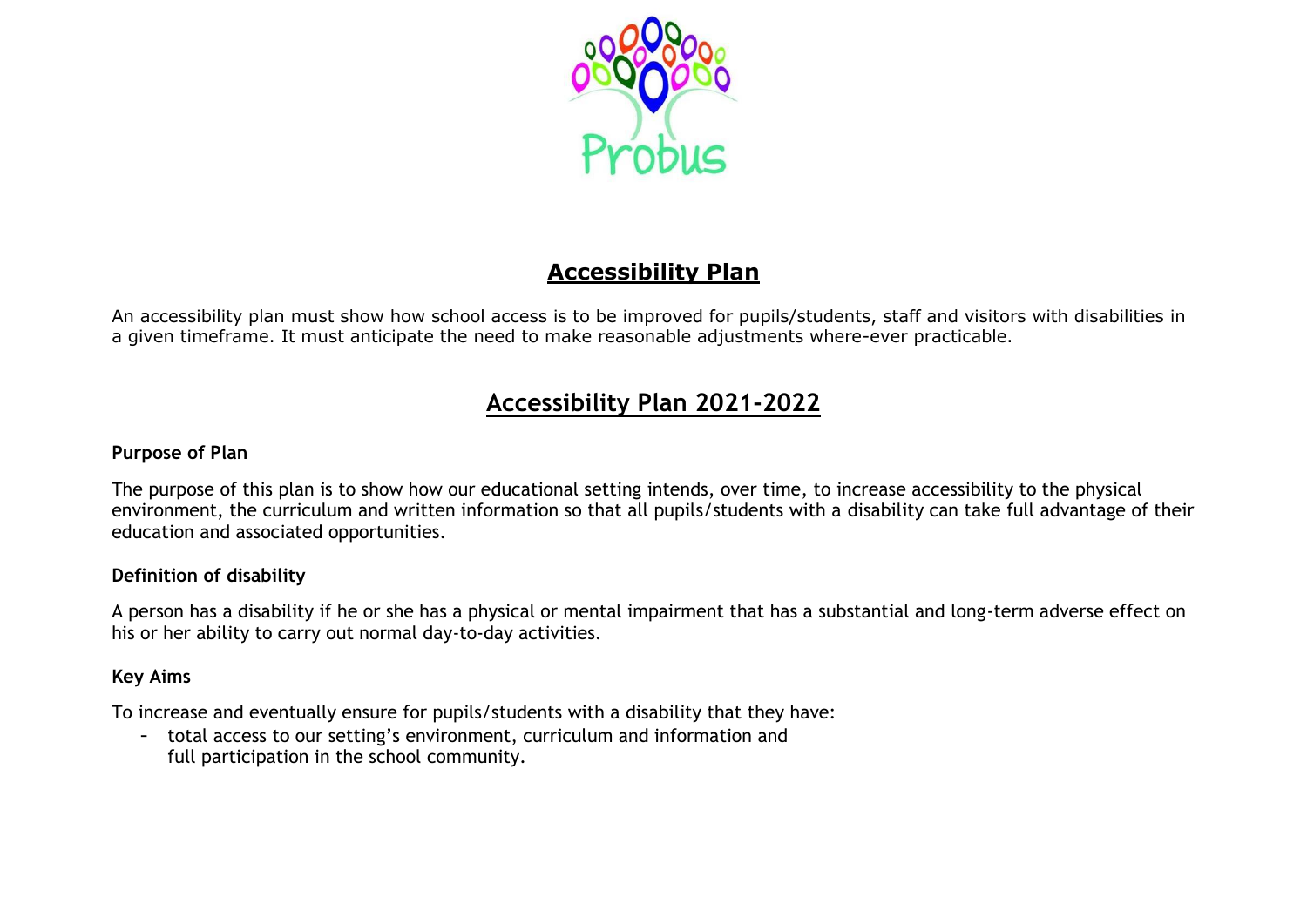# **Principles**

- Compliance with the Equality Act is consistent with our setting's Equal opportunities policy and SEN information report.
- Our staff recognise their duty under the Equality Act:
	- o Not to discriminate against disabled pupils in their admissions and exclusions, and provision of education and associated services
	- o Not to treat disabled pupils less favourably
	- o To take reasonable steps to avoid putting disabled pupils at a substantial disadvantage
	- $\circ$  To publish an accessibility plan
- In performing their duties governors have regard to the Equality Act 2010
- Our setting
	- o recognises and values the young person's knowledge/parents' knowledge of their child's disability
	- $\circ$  recognises the effect their disability has on his/her ability to carry out activities,
	- o respects the parents' and child's right to confidentiality
- The setting provides all pupils with a broad and balanced curriculum that is differentiated, personalised and age appropriate.

# **Increasing Access for disabled pupils to the school curriculum**

- The school curriculum is designed in an inclusive manner where-by all pupils can access the learning at their own level.
- All school excursions are planned with individual needs in mind and support is put in place to ensure all pupil are able to access
- Where challenges are identified, support from relevant agencies would be sought in order to adapt the curriculum or premises as required.

# **Improving access to the physical environment of the school**

• Support from external agencies and the Aspire premises team support to ensure the physical environment matches the needs of the pupils, where possible.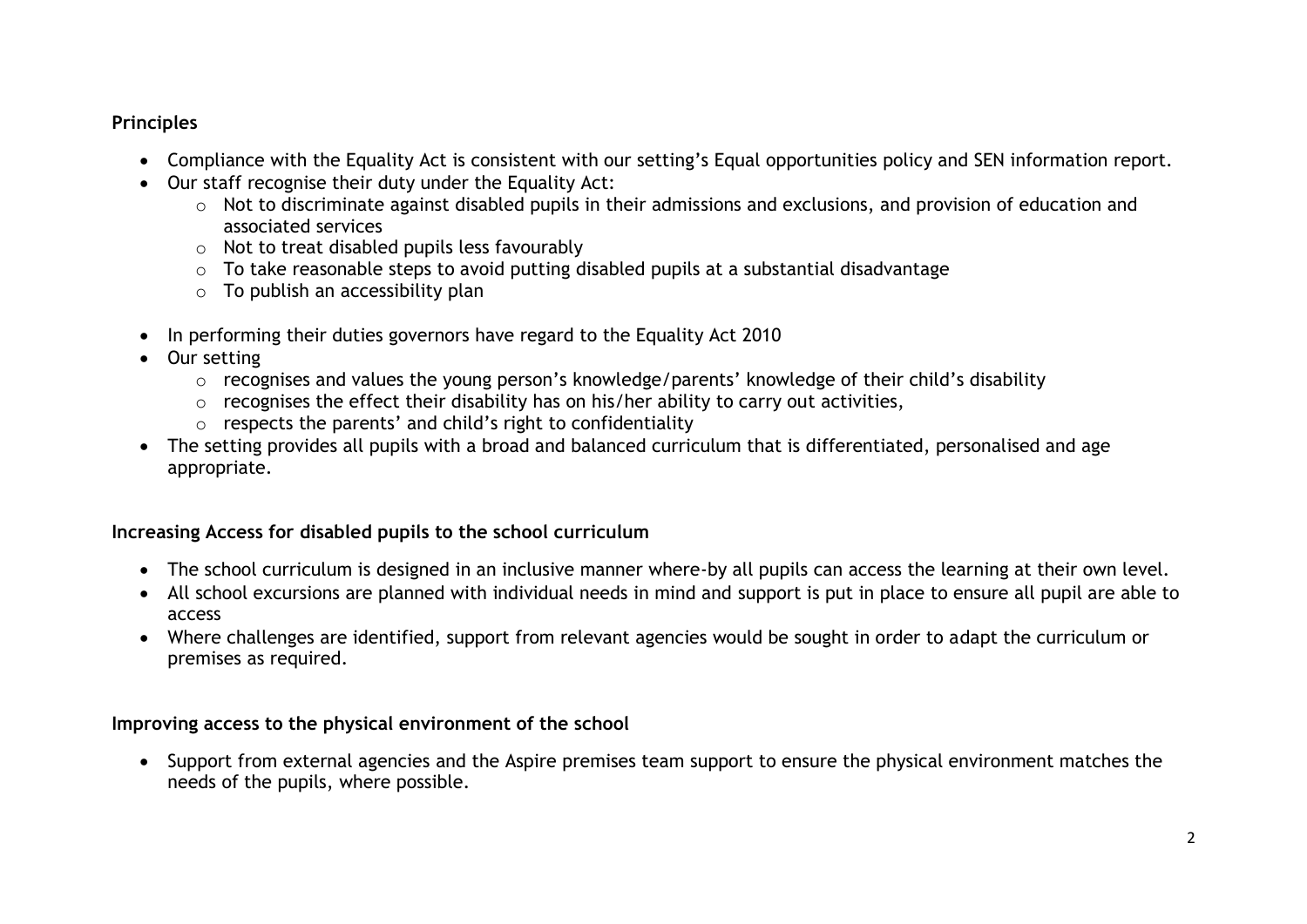# **Improving the delivery of written information to disabled pupils**

- Support from relevant agencies will advice as to the most appropriate methods to support our pupils, on a case by case basis.
- Letters for parents are available online and also emailed out to them directly. Paper copies are available on request. Social media is used to communicate key information also. If we become aware that parents may not be accessing the information readily, verbal communication is used effectively.

#### **Financial Planning and control**

The headteacher, SLT and the finance committee will review the financial implications of the accessibility plan as part of the normal budget review process.

# Accessibility Action Plan

| <b>Compliance with the Equality Act</b> |                                 |                           |                                  |                             |              |  |
|-----------------------------------------|---------------------------------|---------------------------|----------------------------------|-----------------------------|--------------|--|
| <b>Accessibility Outcome</b>            | <b>Action to ensure Outcome</b> | <b>Who</b><br>responsible | Long,<br>medium or<br>short-term | <b>Time</b><br><b>Frame</b> | <b>Notes</b> |  |
| None identified at this<br>time.        |                                 |                           |                                  |                             |              |  |
|                                         |                                 |                           |                                  |                             |              |  |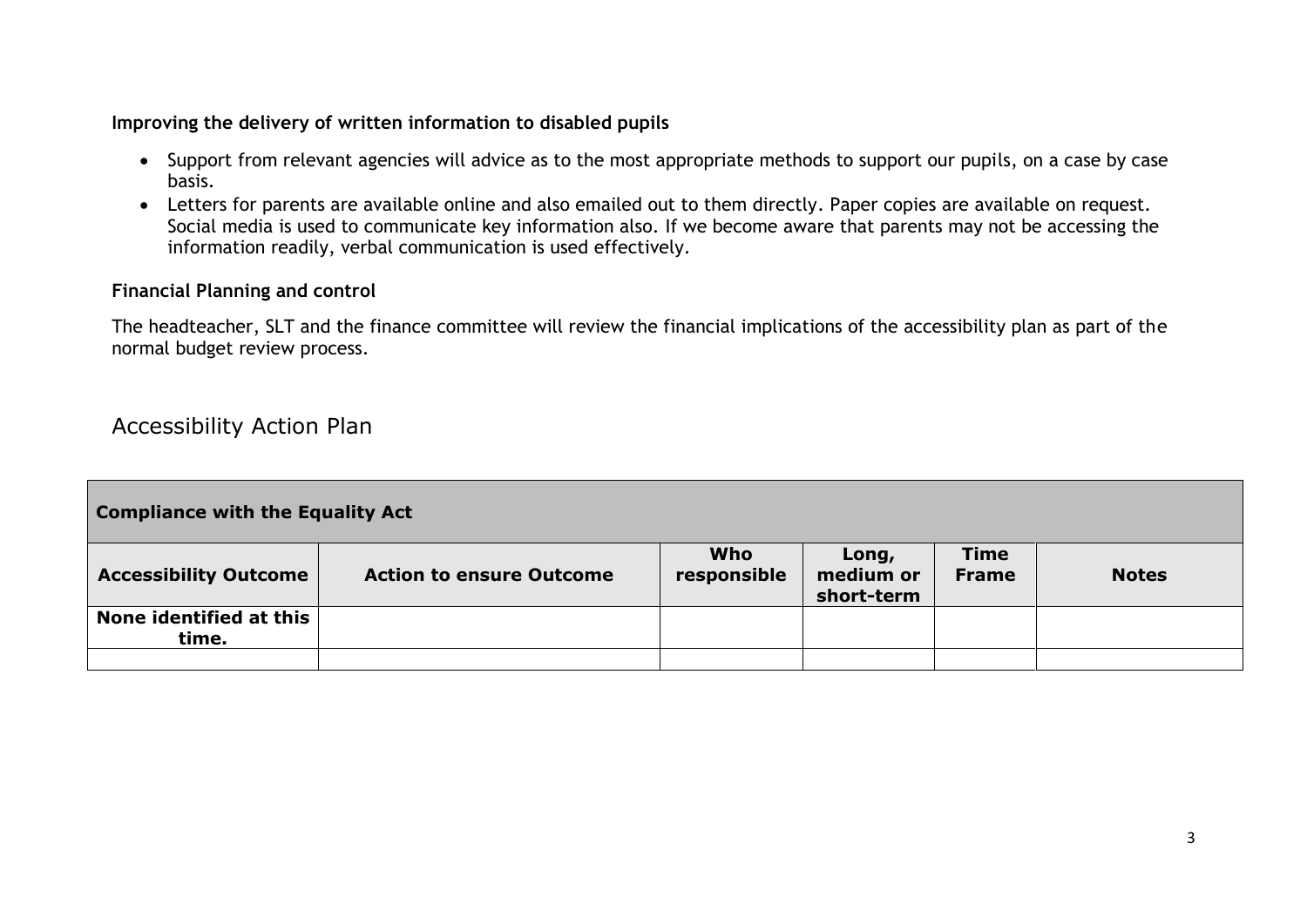| Access to the physical environment - statutory                                  |                                                                                                                                      |                    |                                  |                             |              |
|---------------------------------------------------------------------------------|--------------------------------------------------------------------------------------------------------------------------------------|--------------------|----------------------------------|-----------------------------|--------------|
| <b>Accessibility Outcome</b>                                                    | <b>Action to ensure Outcome</b>                                                                                                      | Who<br>responsible | Long,<br>medium or<br>short-term | <b>Time</b><br><b>Frame</b> | <b>Notes</b> |
| Section 2.8. Are all<br>classrooms adapted to<br>ensure access for all<br>areas | Ensure that all classrooms are kept<br>clutter free and half termly<br>clearances happen to reduce items<br>collected over the term. | All staff          | Long term                        | Ongoing                     |              |
|                                                                                 |                                                                                                                                      |                    |                                  |                             |              |
|                                                                                 |                                                                                                                                      |                    |                                  |                             |              |

| <b>Ensuring inclusion in the school community</b>                                                                           |                                                                                                                                                             |                           |                                  |                             |              |  |
|-----------------------------------------------------------------------------------------------------------------------------|-------------------------------------------------------------------------------------------------------------------------------------------------------------|---------------------------|----------------------------------|-----------------------------|--------------|--|
| <b>Accessibility Outcome</b>                                                                                                | <b>Action to ensure Outcome</b>                                                                                                                             | <b>Who</b><br>responsible | Long,<br>medium or<br>short-term | <b>Time</b><br><b>Frame</b> | <b>Notes</b> |  |
| <b>Ensure parents are</b><br>able to access<br>teachers and other<br>staff members when<br>they need to speak to<br>someone | Ensure all parents and staff are clear<br>on the system:<br>Parents phone the school to book an<br>appropriate time when the staff<br>member can phone them | All staff                 | Medium                           | Ongoing                     |              |  |
|                                                                                                                             | Emails between staff and home are<br>shared via Arbor                                                                                                       |                           |                                  |                             |              |  |